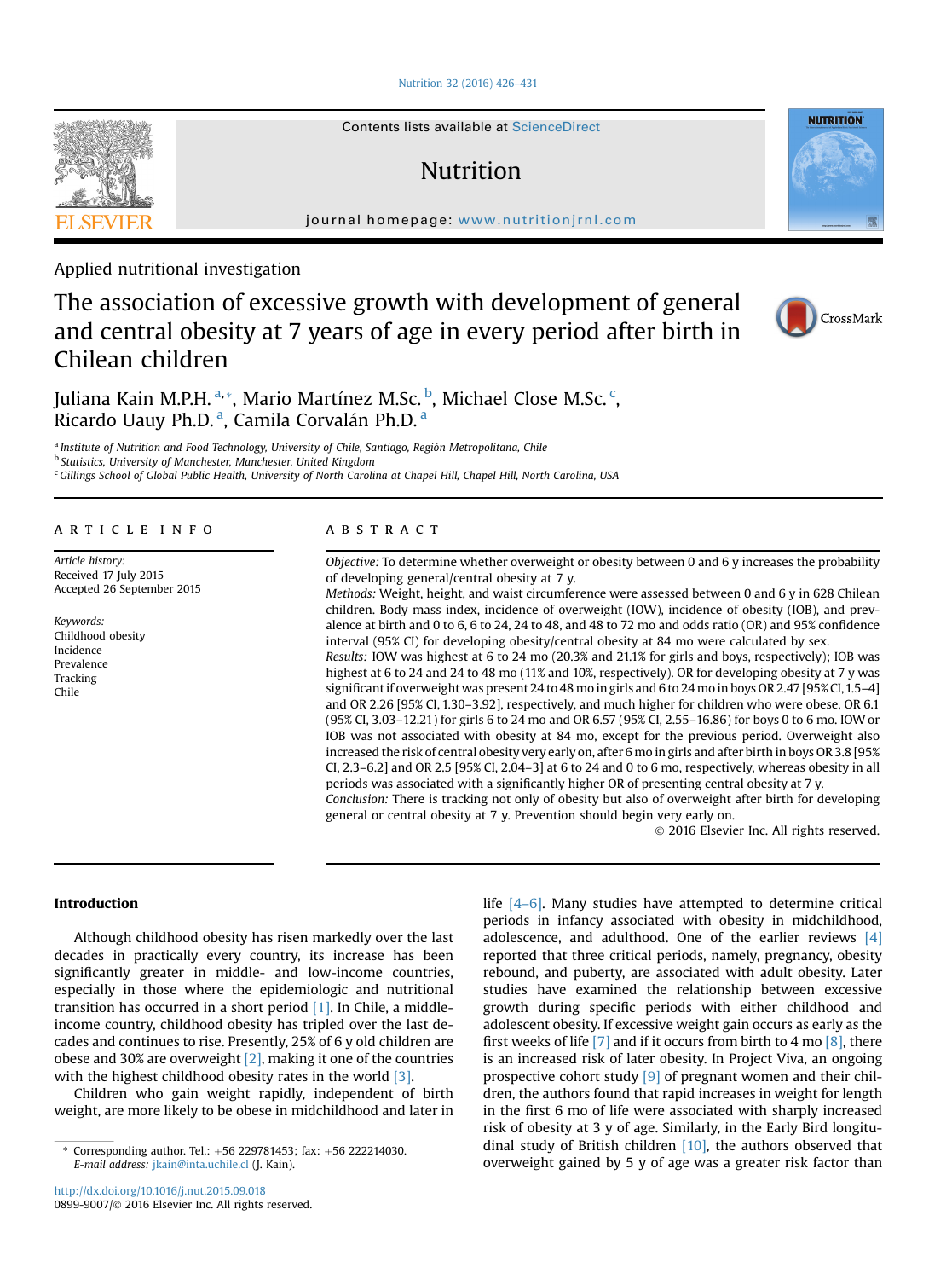that gained after that age, in determining overweight or obesity at 11 y. In contrast, a study based on Avon Longitudinal Study of Parents and Children, a large prospective study of English children followed from birth to 15 y  $[11]$ , reported that most overweight occurred between 5 and 9 y, whereas gains before 5 y were gradual.

In 2006, we enrolled 1190 three-year-old children with no medical condition that could hamper the study (checked from their health records) from preschools serving low-income and middle-low-income households into a prospective cohort study, the Growth and Obesity Chilean Cohort Study (GOCS cohort). Presently, the children are 11 y of age. When the children were 5 y of age, we reported that 18.6% and 12.6% of boys and girls were obese, and 25.8% and 25.5% were overweight, respectively [\[12\].](#page-4-0) Among those obese at 5 y, we observed rapid weight gain occurring very early in life (from around 6 mo).We also found that there was an association between body mass index (BMI) Z score and height, especially after 3 y, and that the probability of a preschool child becoming obese was less than 10% if his/her height Z score was below the median of the reference  $(Z \text{ score} < 0)$ . In contrast, children with heights above the median (even within normal range) had an increased risk of obesity [\[13\].](#page-4-0) We also found in this cohort that, at 4 y of age, children had at least one cardiometabolic risk factor, particularly related to lipid disorders [\[14\],](#page-4-0) and that 44% of the children had an early adiposity rebound  $(<$  5 y) that was associated with metabolic risk at 7 y of age [\[15\].](#page-5-0)

The present study examined whether there are early life periods in which having overweight or obesity increases the odds of developing obesity in midchildhood. Therefore, we aimed to evaluate sex-specific incidence and prevalence of overweight and obesity for each period between birth and 6 y, and to assess how each of these relates to obesity and central obesity at 7 y.

### Materials and methods

## Study cohort and procedures

The GOCS cohort has been described in detail elsewhere [\[15\].](#page-5-0) Briefly, 1190 children with anthropometric data from birth were enrolled at 3 y of age in 2006. Weight and height measurements from birth until 36 mo of age were obtained retrospectively from the child's health record provided by the mother/guardian. These measurements were taken at well-baby clinics by trained nurses or nutritionists. Infant's weight up to 24 mo was obtained using a pediatric balance beam scale with a precision of 10 g, recumbent length was obtained with 0.1 cm accuracy. After 24 mo, weight was measured with a balance beam scale with a precision of 100 g and height with a stadiometer, accurate to 0.1 cm. In 2007, we administered a questionnaire to 1020 mothers to collect data on a range of socioeconomic, prenatal, and postnatal characteristics. Since 2007 we have been measuring annually the children's weight, height, and waist circumference (WC). We measured weight to the nearest 0.1 kg, height to the nearest 0.1 cm, and WC to the nearest 0.1 mm. We calculated BMI and defined children with overweight as those having a BMI Z score between  $+1$  and  $+2$  and obesity with a BMI Z score  $\geq$  +2, according to World Health Organization (WHO) [\[16,17\].](#page-5-0)

We measured the weight status evolution of children using BMI rather than weight for two reasons. First, the WHO recommends classification of child nutritional status by BMI Z score and, second, the correlation between weight and BMI Z score is high at these ages [\[10\].](#page-4-0)

The most commonly used WC cutoff to define central obesity is the 90th percentile [\[18,19\];](#page-5-0) however, in our population, this cutoff resulted in a nearly identical categorization as general obesity defined by BMI Z score. Instead, we used WC with the 75th percentile cutoff of NHANES III, which gave a lower concordance between them.

To identify early life periods of interest, we considered age brackets often cited in the literature as potential critical periods for later overweight  $[4,5,20]$ . These age brackets also coincide with the ages in which the children were measured: at birth and 0 to 6, 6 to 24, 24 to 48, 48 to 72, and greater than 72 mo (mean age, 84 mo).

The sample for this study was restricted to children with at least one anthropometric measurement in every period studied between birth and 7 y  $(n = 628)$ . The number of children not included was 562, mainly because during the first 3 y, their visits to the well-baby clinics were sporadic. As reported in the Results section, there were no meaningful differences between characteristics of children who were included versus those excluded. For each period, we determined the incidence and prevalence rates of overweight and obesity.

The Ethics Committee for Human Studies of the Institute of Nutrition and Food Technology, University of Chile, approved this study. In addition, a signed informed consent form was obtained from a parent/guardian of every child.

#### Statistical analyses

To assess if certain characteristics of children not included were different from those of study participants, we compared the distribution of the following variables in both groups of children: sex, birth weight, percentage of mothers who were obese before pregnancy, BMI Z score, % overweight and obesity at 7 y, mother's schooling, and presence of fathers at home, using  $t$  tests and chi-squared tests.

To determine incidence and prevalence during each study period, if more than one measurement was recorded for the child during that same period, we considered the one closer to the higher age of the study period. This was done to avoid the possibility of considering a child as prevalent and non-prevalent during the same period. Thus, each subject contributed only one single measurement per period. We report the mean age and SD that children had during each period that was calculated from the dates that single measurement was taken.

In each period we determined mean weight, height, WC, BMI Z score, and proportion of children with WC  $>75$ th percentile by sex. In addition, we determined the incidence (new cases over total potential new cases) and prevalence (total number of cases over total study participants) of overweight and obesity by sex. Two outcomes of interest were defined: developing general obesity at 84 mo (1 if the child was obese at 84 mo, 0 if normal weight) and central obesity at 84 mo (1 if central obesity was present at 84 mo, 0 otherwise). We determined the odds ratio (OR) and 95% confidence interval (95% CI) for developing general obesity and central obesity at 84 mo, according to the incidence (1 if the child was incident in that period, 0 otherwise) and prevalence (1 if the child was prevalent, 0 otherwise) of overweight and obesity in every previous period. These analyses were done with contingency tables (three entries): one for obesity at 84 mo (yes/no), one for sex (female/male), and the third one for nutritional status at the specific period (overweight, yes/no; obesity, yes/no). In the event of absence of cases during the study period, ORs were not calculated, because they had a zero denominator. Statistical analyses were performed with R Software.

## Results

No significant differences were observed between study participants included in and those excluded from the analyses, although included children had a higher BMI  $Z$  score at  $7 \text{ y}$  (1.01) and 0.92 versus 0.93 and 0.84, boys and girls, respectively) and had a higher proportion of obese mothers before pregnancy (8.9% versus 5.3% in boys, and 6.5% versus 6.1% in girls) (results not shown).

[Table 1](#page-2-0) shows the anthropometric characteristics of participants in each time period from 0 to 84 mo according to sex. At birth, girls had a higher BMI Z score than boys did, increasing progressively until about 23 mo and remaining relatively stable thereafter. Among boys, BMI Z score followed a similar trend, but was higher than those of girls after 48 mo. The prevalence of children with excess weight (BMI Z score  $> 1$ ) increased with age, reaching almost half the children at 84 mo, whereas about onethird of boys and girls had high WC (measured from 48 mo onward) at 84 mo.

[Table 2](#page-2-0) shows the incidence and prevalence of overweight and obesity in each time period by sex. Among girls, the incidence of overweight (IOW) was around 17% until 6 mo, reached 20% between 6 and 24 mo, and decreased thereafter to slightly over 5% at >72 mo. Among boys, a similar pattern was observed, though the IOW at birth was lower than that among girls (11.5% versus 16.4%). The incidence of obesity (IOB) in girls was around 5% in all periods, except between 6 and 24 mo, when it was 11.0%. Among boys, the IOB was highest between 24 and 48 mo (10.0%), whereas incidence in the remaining periods was around 6%. Obesity prevalence increased with age in both sexes, reaching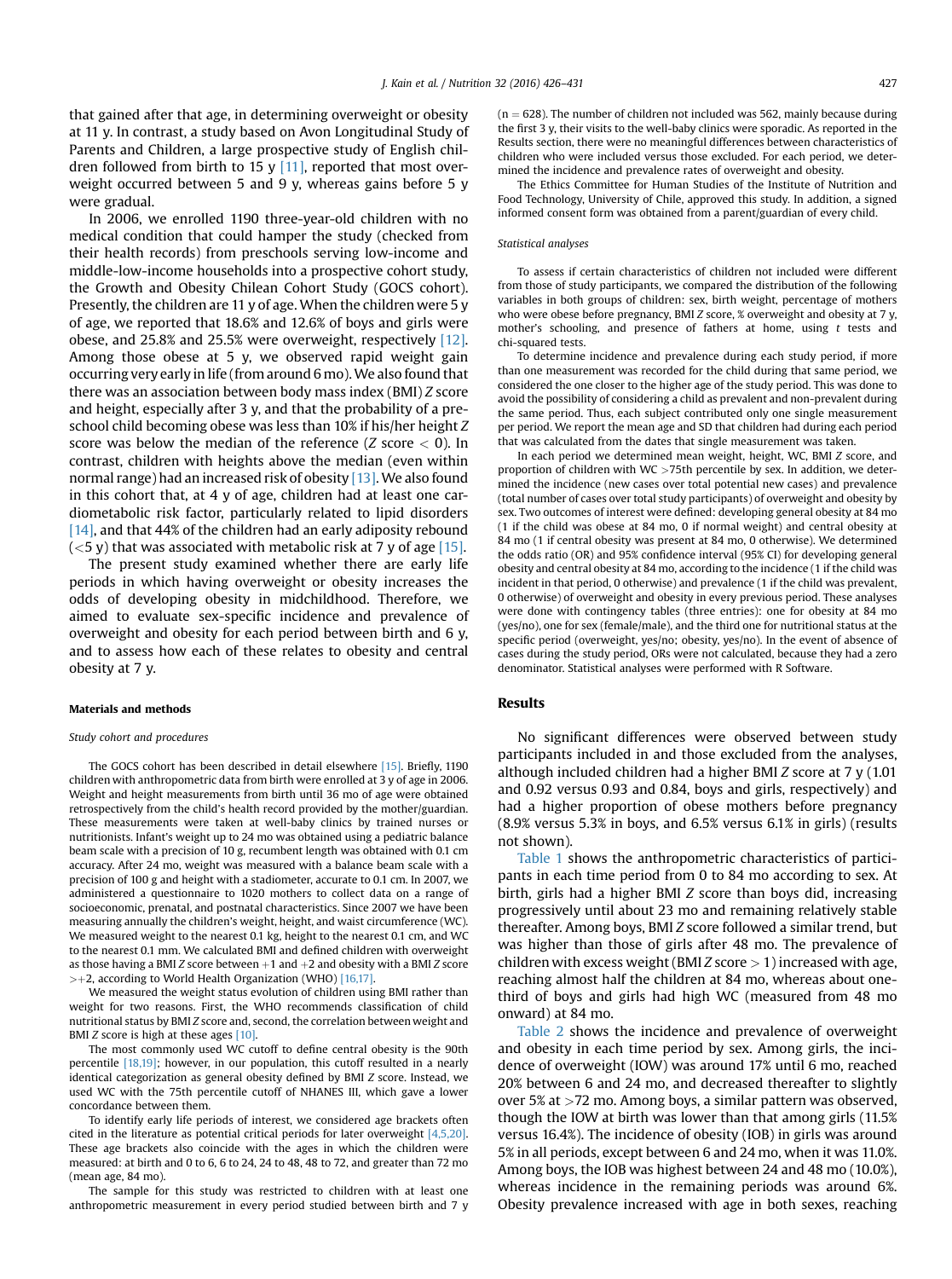<span id="page-2-0"></span>

| Table 1                                                                            |
|------------------------------------------------------------------------------------|
| Anthropometric characteristics of the sample by time periods and sex ( $n = 628$ ) |

|                      | Periods (months) |                |                |                |                  |                  |
|----------------------|------------------|----------------|----------------|----------------|------------------|------------------|
|                      | $\mathbf{0}$     | $0 - 6$        | $6 - 24$       | $24 - 48$      | $48 - 72$        | >72              |
| Girls ( $n = 323$ )  |                  |                |                |                |                  |                  |
| Mean age (mo) (SD)   | 0(0)             | 5.3(0.6)       | 23(1,2)        | 38.1(3.5)      | 62.1(4.1)        | 84(5.2)          |
| Weight (kg)          | $3.4 \pm 0.4$    | $7.27 \pm 1.1$ | $12.2 \pm 1.5$ | $15.4 \pm 2.2$ | $20.6 \pm 3.9$   | $26.3 \pm 5.2$   |
| Height (cm)          | $49.7 \pm 1.7$   | $64.2 \pm 3.5$ | $84.9 \pm 4.0$ | $95.8 \pm 4.3$ | $110.2 \pm 5.8$  | $122.2 \pm 5.5$  |
| BMI                  | $13.8 \pm 1.3$   | $17.6 \pm 1.7$ | $17.0 \pm 1.6$ | $16.8 \pm 1.6$ | $16.88 \pm 2.0$  | $17.5 \pm 2.6$   |
| $WC$ (cm)            | nd               | nd             | nd             | nd             | $55.10 \pm 5.17$ | $59.84 \pm 6.98$ |
| BMI <sub>Z</sub>     | $0.3 \pm 1.0$    | $0.5 \pm 1.0$  | $0.9 \pm 1.0$  | $0.9 \pm 1.0$  | $0.9 \pm 1.0$    | $0.9 \pm 1.1$    |
| BMI $Z > 1$ (%)      | 21.7             | 29.1           | 46.4           | 45.2           | 40.6             | 46.1             |
| $WC > P$ 75 (NHANES) | nd               | nd             | nd             | nd             | 22.3             | 34.8             |
| Boys $(n = 305)$     |                  |                |                |                |                  |                  |
| Mean age (mo) (SD)   | 0(0)             | 5.1(0.4)       | 23.1(1.5)      | 38.9(3.3)      | 62.5(4)          | 84.5 (4.8)       |
| Weight (kg)          | $3.5 \pm 0.4$    | $7.6 \pm 1.3$  | $12.7 \pm 1.6$ | $15.7 \pm 2.1$ | $20.9 \pm 3.5$   | $26.5 \pm 5.3$   |
| Height (cm)          | $50.2 \pm 1.8$   | $65.0 \pm 4.3$ | $85.9 \pm 4.1$ | $97.1 \pm 4.5$ | $1110.0 \pm 5.4$ | $122.9 \pm 5.1$  |
| <b>BMI</b>           | $13.7 \pm 1.6$   | $17.9 \pm 1.8$ | $17.2 \pm 1.5$ | $16.7 \pm 1.5$ | $16.9 \pm 2.0$   | $17.4 \pm 2.6$   |
| $WC$ (cm)            | nd               | nd             | nd             | nd             | $54.98 \pm 4.8$  | $59.6 \pm 7.11$  |
| BMI Z                | $0.1 \pm 1.2$    | $0.5 \pm 1.1$  | $0.9 \pm 1.0$  | $0.8 \pm 1.1$  | $1.0 \pm 1.2$    | $1.0 \pm 1.3$    |
| BMI $Z > 1$ (%)      | 17.4             | 31.8           | 44.3           | 41             | 45.6             | 43.6             |
| $WC > P$ 75 (NHANES) | nd               | nd             | nd             | nd             | 21.9             | 36.6             |

BMI, body mass index; nd, not determined; NHANES, National Health and Nutrition Examination Survey; WC, waist circumference.

17% among girls and 21.3% among boys at 84 mo; in contrast, overweight prevalence was more or less stable across periods.

[Table 3](#page-3-0) shows the OR and 95% CI for developing obesity at 84 mo, according to the incidence and prevalence of overweight or obesity in each time period, by sex. Being overweight in infancy (0 to 6 mo among girls and 6 to 24 mo among boys) almost doubled the risk of obesity at 84 mo OR 1.86 [95% CI, 1.09– 3.2] and OR 2.26 [95% CI, 1.30–3.92], respectively; as expected, the probability of being obese at 7 y is even higher for children who were obese during infancy: OR 6.6 (95% CI, 2.55–16.86) for boys 0 to 6 mo, and OR 6.1 (95% CI, 3.03–12.21) for girls 6 to 24 mo.

Being a new case of overweight (incident) in any period was not associated with obesity at 84 mo, except after 48 mo; however, being prevalent was positively associated after 6 mo in boys and 24 mo in girls.

## Table 2

Incidence and prevalence of overweight and obesity by time periods from birth to 7 y (%)

|                                        | Periods (months) |         |                           |                                                 |                                |            |
|----------------------------------------|------------------|---------|---------------------------|-------------------------------------------------|--------------------------------|------------|
|                                        | $\Omega$         | $0 - 6$ | $6 - 24$                  | $24 - 48$                                       | $48 - 72$                      | >72        |
| Girls $(n = 323)$                      |                  |         |                           |                                                 |                                |            |
| Age $(mo)$ ,<br>mean(SD)<br>Overweight |                  |         | $0(0)$ 5.3 (0.6) 23 (1.2) |                                                 | 38.1 (3.5) 62.1 (4.1) 84 (5.2) |            |
| Incidence <sup>*</sup>                 | 16.4 18.0        |         | 20.3                      | 14.3                                            | 6.1                            | 5.2        |
| Prevalence                             | 16.4 23.5        |         | 33.1                      | 34.1                                            | 28.2                           | 29.1       |
| Obesity                                |                  |         |                           |                                                 |                                |            |
| Incidence <sup>*</sup>                 | 5.3              | 5.2     | 11.0                      | 5.0                                             | 5.3                            | 5.2        |
| Prevalence                             | 5.3              | 5.6     | 13.3                      | 11.2                                            | 12.4                           | 17.0       |
| Boys $(n = 305)$                       |                  |         |                           |                                                 |                                |            |
| Age (mo),                              |                  |         |                           | $0(0)$ 5.1 (0.4) 23.1 (1.5) 38.9 (3.3) 62.5 (4) |                                | 84.5 (4.8) |
| mean(SD)                               |                  |         |                           |                                                 |                                |            |
| Overweight                             |                  |         |                           |                                                 |                                |            |
| Incidence <sup>*</sup>                 | 11.5             | 20.9    | 21.1                      | 9.6                                             | 10.3                           | 4.9        |
| Prevalence                             | 11.5 25.3        |         | 32.5                      | 24.6                                            | 27.2                           | 22.3       |
| Obesity                                |                  |         |                           |                                                 |                                |            |
| Incidence*                             | 5.9              | 5.9     | 7.8                       | 10.0                                            | 8.5                            | 5.4        |
| Prevalence                             | 5.9              | 6.6     | 11.8                      | 16.4                                            | 18.4                           | 21.3       |

BMI, body mass index.

\* Defined as  $1 <$  BMI  $Z \le 2$ .<br><sup>†</sup> Defined as BMI  $Z > 2$ .

[Table 4](#page-3-0) shows the OR and 95% CI for developing central obesity at 84 mo, according to the incidence and prevalence of overweight or obesity in each period. Here we observe that being overweight increases the risk of central obesity after 6 mo of life in girls and after birth in boys OR 3.77 [95% CI, 2.3–6.18] and OR 2.5 [95% CI, 2.04–3.05], respectively. Conversely, being obese in all periods (except at birth in boys) was associated with an increased risk of presenting central obesity at 7 y: OR 5.6 (95% CI, 3.63–8.49) and OR 6.2 (95% CI, 4.46–8.54) for boys 0 to 6 and 6 to 24 mo, respectively, and OR 4.3 (95% CI, 3.26–5.65) and OR 18 (95% CI, 11.74–26.18) for girls 6 to 24 and 24 to 48 mo, respectively.

IOW was not associated with central obesity in any of the periods, except after 4 y; we were unable to estimate the effect of the IOB, because the sample size was too small to assess this association with adequate precision.

# Discussion

Our study shows that the largest proportion of new cases of obesity and overweight develop from birth to 2 y, especially between 6 and 24 mo, among 7 y old low-income and middlelow-income children born with birth weight  $\geq$ 2500 g in Chile. We also observe that being obese at any period after birth increases the risk of both obesity and central obesity at 7 y. More importantly, being overweight early in life is also associated with an increased risk of obesity and central obesity at 7 y. Overall, these results suggest that infancy may be a critical period for obesity and central obesity development.

There is disagreement in the literature regarding the effects of excessive growth at early ages on later obesity. The inconsistent findings may relate to differences in sample characteristics, definition of time spans, and methodological techniques employed. Baird et al. [\[5\]](#page-4-0) reviewed 24 studies to assess the association between growth in infancy and later obesity. These studies found that, among infants with rapid growth, the OR of later obesity ranged from 1.17 to 5.7. However, the relationship may vary by duration of breast-feeding and age of introduction of complementary foods, as these factors relate to whether lean or fat mass drives weight gain  $[21]$ . Rapid weight gain mostly because of linear growth produces a greater increase in lean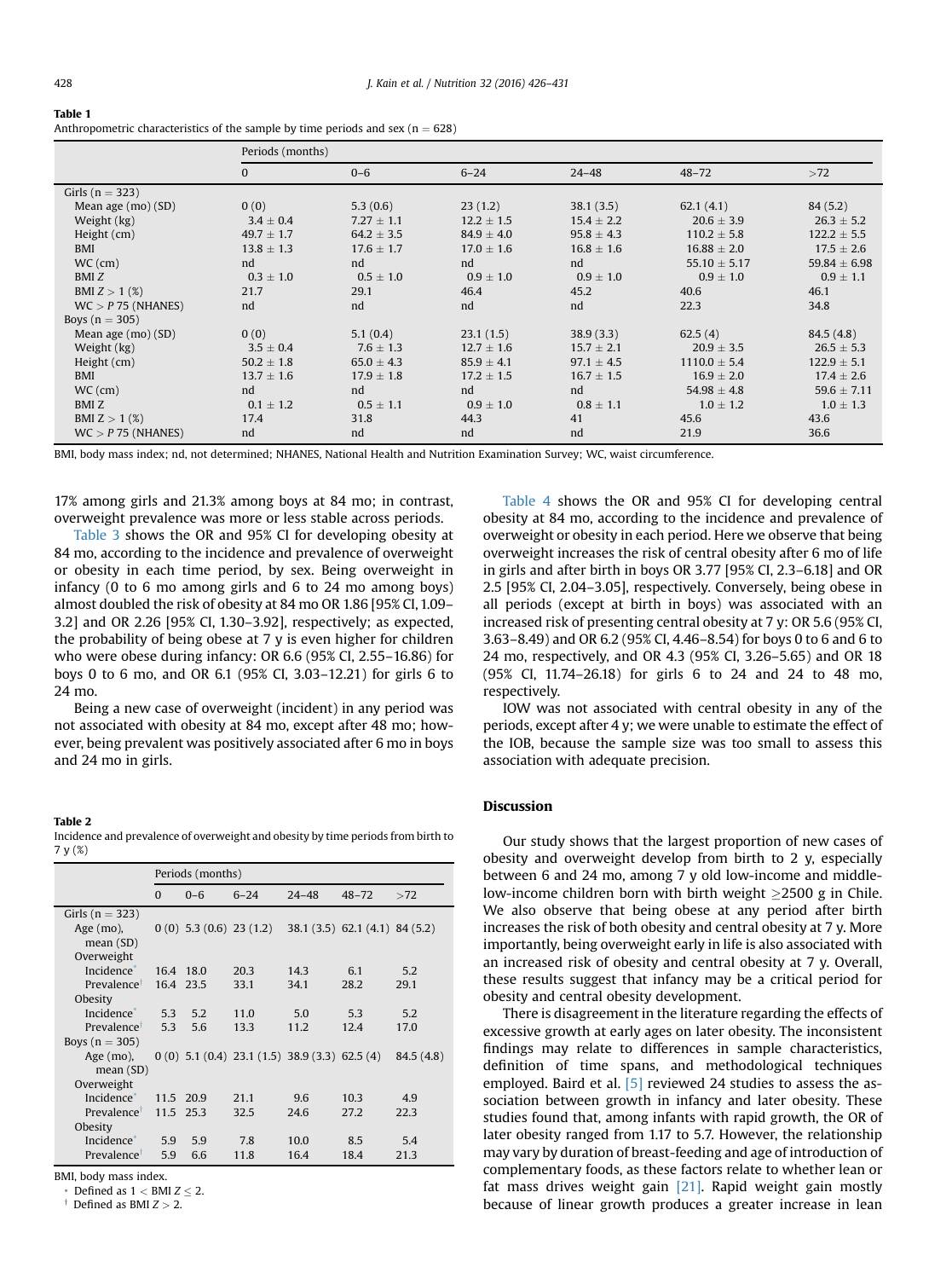| Odds ratio for developing obesity at 7 y according to incidence and prevalence of overweight and obesity in different periods from birth to 7 y (months) |
|----------------------------------------------------------------------------------------------------------------------------------------------------------|
|----------------------------------------------------------------------------------------------------------------------------------------------------------|

|                         | Periods (months)    |                      |                      |                     |                      |  |  |
|-------------------------|---------------------|----------------------|----------------------|---------------------|----------------------|--|--|
|                         | $\Omega$            | $0 - 6$              | $6 - 24$             | $24 - 48$           | $48 - 72$            |  |  |
|                         | OR (95% CI)         | OR (95% CI)          | OR (95% CI)          | OR (95% CI)         | OR (95% CI)          |  |  |
| Girls ( $n = 323$ )     |                     |                      |                      |                     |                      |  |  |
| Age (mo) (mean)         | $\bf{0}$            | 5.3                  | 23                   | 38.1                | 62.1                 |  |  |
| Overweight              |                     |                      |                      |                     |                      |  |  |
| Incidence <sup>*</sup>  | $0.89(0.48 - 1.67)$ | $0.65(0.35 - 1.20)$  | $0.93(0.51 - 1.70)$  | $0.73(0.36 - 1.47)$ | $4.56(1.00-20.70)$   |  |  |
| Prevalence              | $1.45(0.78 - 2.70)$ | $1.86(1.09-3.2)$     | $1.57(0.96 - 2.59)$  | $2.47(1.50-4.06)$   | 8.83 (5.09-15.34)    |  |  |
| Obesity                 |                     |                      |                      |                     |                      |  |  |
| Incidence <sup>®</sup>  | $0.21(0.06 - 0.70)$ | $0.24(0.07-0.79)$    | $0.57(0.25 - 1.32)$  | 3.33 (0.86-12.92)   | $5.75(1.21-27.4)$    |  |  |
| Prevalence              | $1.54(0.48 - 4.91)$ | $1.42(0.45 - 4.5)$   | $6.09(3.03 - 12.21)$ | $19.5(8.72-43.5)$   | 91.74 (32.5-263.2)   |  |  |
| Boys $(n = 305)$        |                     |                      |                      |                     |                      |  |  |
| Age (mo) (mean)         | $\bf{0}$            | 5.1                  | 23.1                 | 38.9                | 62.5                 |  |  |
| Overweight              |                     |                      |                      |                     |                      |  |  |
| Incidence <sup>®</sup>  | $0.78(0.38-1.62)$   | $0.76(0.42 - 1.39)$  | $0.73(0.40-1.35)$    | $1.33(0.55 - 3.19)$ | $1.51(0.61-3.74)$    |  |  |
| Prevalence              | $0.85(0.36 - 2.06)$ | $1.44(0.80 - 2.62)$  | $2.26(1.30-3.92)$    | $2.59(1.45-4.63)$   | $5.41(3.03 - 9.63)$  |  |  |
| Obesity                 |                     |                      |                      |                     |                      |  |  |
| Incidence <sup>®</sup>  | $0.1(0.03 - 0.37)$  | $1.36(0.46 - 3.98)$  | $0.58(0.22 - 1.50)$  | $0.71(0.29 - 1.73)$ | 7.8 (1.70-35.71)     |  |  |
| Prevalence <sup>1</sup> | $0.73(0.20 - 2.59)$ | $6.57(2.55 - 16.86)$ | $5.42(2.62 - 11.21)$ | 12 (6.04-23.70)     | 67.11 (28.41-158.73) |  |  |

OR (95% CI), odds ratio (95% confidence interval).

\* Defined as  $1 <$  BMI  $Z \le 2$ .<br><sup>†</sup> Defined as BMI  $Z > 2$ .

<span id="page-3-0"></span>Table 3

mass than fat mass, whereas rapid fat mass accrual during infancy is a better predictor of childhood obesity [\[22\].](#page-5-0)

Our study also shows that the presence of obesity at any time during childhood is associated with higher risk of obesity at 7 y, suggesting moderate tracking of this condition. Other studies have also reported similar results in follow-ups from birth until school age or adolescence. In the Norwegian Mother and Child Cohort Study [\[23\]](#page-5-0), in which 3771 children born between 2002 and 2004 were followed until 7 y of age, a fair to moderate tracking of body size was observed in that period. In Japan, a retrospective study tracking anthropometric measures of obese 5 y olds reported that these children had significantly higher BMI percentiles from birth compared with those of normal-weight 5 y olds [\[24\].](#page-5-0) In Iceland, tracking of overweight and obesity in cohorts born in 1988 and 1994 followed through puberty found that 51% of overweight 6 y olds were still overweight at puberty. However, children who were overweight at 2.5 y (but not later) did not have an increased risk of overweight at puberty [\[25\].](#page-5-0)

This study shows a sex difference in incidence and prevalence of overweight and obesity as well as the probability of developing general and central obesity, especially after 24 mo of age, with boys presenting higher prevalence rates after 24 mo. Previous analyses with children from this cohort have reported that boys have higher obesity prevalence than girls [\[15,26\],](#page-5-0) and results from a cross-sectional study that included a national sample of children of 4 to 6 y of age show exactly the same [\[27\]](#page-5-0).

Several studies done elsewhere and also in this cohort have found that prenatal and postnatal risk factors are associated with obesity in early and midchildhood [\[26,28](#page-5-0)–31]. These include prepregnancy weight, gestational weight gain, high birth weight, rapid weight/height gain during infancy, birth order, and sleep duration. Recently, a study  $\left[32\right]$  reported that at both 4 and 6 y

## Table 4

Odds ratio for developing central obesity at 7 y according to incidence and prevalence of overweight and obesity in different periods from birth to 7 y (months)

|                         | Periods (months)    |                    |                    |                     |                      |  |  |
|-------------------------|---------------------|--------------------|--------------------|---------------------|----------------------|--|--|
|                         | $\Omega$            | $0 - 6$            | $6 - 24$           | $24 - 48$           | $48 - 72$            |  |  |
|                         | OR (95% CI)         | OR (95% CI)        | OR (95% CI)        | OR (95% CI)         | OR (95% CI)          |  |  |
| Girls ( $n = 323$ )     |                     |                    |                    |                     |                      |  |  |
| Age (mo) (mean)         | $\mathbf{0}$        | 5.3                | 23                 | 38.1                | 62.1                 |  |  |
| Overweight              |                     |                    |                    |                     |                      |  |  |
| Incidence <sup>®</sup>  | $0.81(0.43 - 1.53)$ | $0.6(0.29-1.05)$   | $1.2(0.63 - 2.09)$ | $0.8(0.40-1.71)$    | 10.4 (2.29-47.39)    |  |  |
| Prevalence <sup>†</sup> | $1.62(0.94 - 2.79)$ | $1.3(0.80 - 2.18)$ | $3.77(2.30-6.18)$  | $3.8(2.35 - 6.28)$  | $10.8(6.25 - 18.73)$ |  |  |
| Obesity                 |                     |                    |                    |                     |                      |  |  |
| Incidence $**$          |                     |                    |                    |                     |                      |  |  |
| Prevalence <sup>1</sup> | $2.42(1.62 - 3.62)$ | $1.7(1.14 - 2.50)$ | $4.3(3.26 - 5.65)$ | 17.5 (11.74-26.18)  | 125 (55.56-285.71)   |  |  |
| Boys $(n = 305)$        |                     |                    |                    |                     |                      |  |  |
| Age (mo) (mean)         | $\mathbf{0}$        | 5.1                | 23.1               | 38.9                | 62.5                 |  |  |
| Overweight              |                     |                    |                    |                     |                      |  |  |
| Incidence <sup>®</sup>  | $0.94(0.46 - 1.96)$ | $0.7(0.41 - 1.36)$ | $0.6(0.34 - 1.17)$ | $1(0.41 - 2.24)$    | $2.9(1.14 - 7.38)$   |  |  |
| Prevalence <sup>1</sup> | $1.33(1.04-1.70)$   | $2.5(2.04-3.05)$   | $2.5(2.06-3.04)$   | $5.3(4.28 - 6.44)$  | 21 (16.26-26.95)     |  |  |
| Obesity                 |                     |                    |                    |                     |                      |  |  |
| Incidence <sup>®</sup>  |                     |                    |                    |                     |                      |  |  |
| Prevalence              | $1.05(0.71 - 1.57)$ | $5.6(3.63 - 8.49)$ | $6.2(4.46 - 8.54)$ | $8.4(6.22 - 11.21)$ | 53.2 (32.68-86.96)   |  |  |

BMI, body mass index; OR (95% CI), odds ratio (95% confidence interval).

Defined as  $1 <$  BMI Z  $\leq$  2. Defined as BMI Z  $>$  2.

 $^{\ddagger}$  The fact that no data of incidence appears in this table (in contrast to the previous one) is due to its low occurrence (5-10%); associations at such low proportions give very high confidence intervals.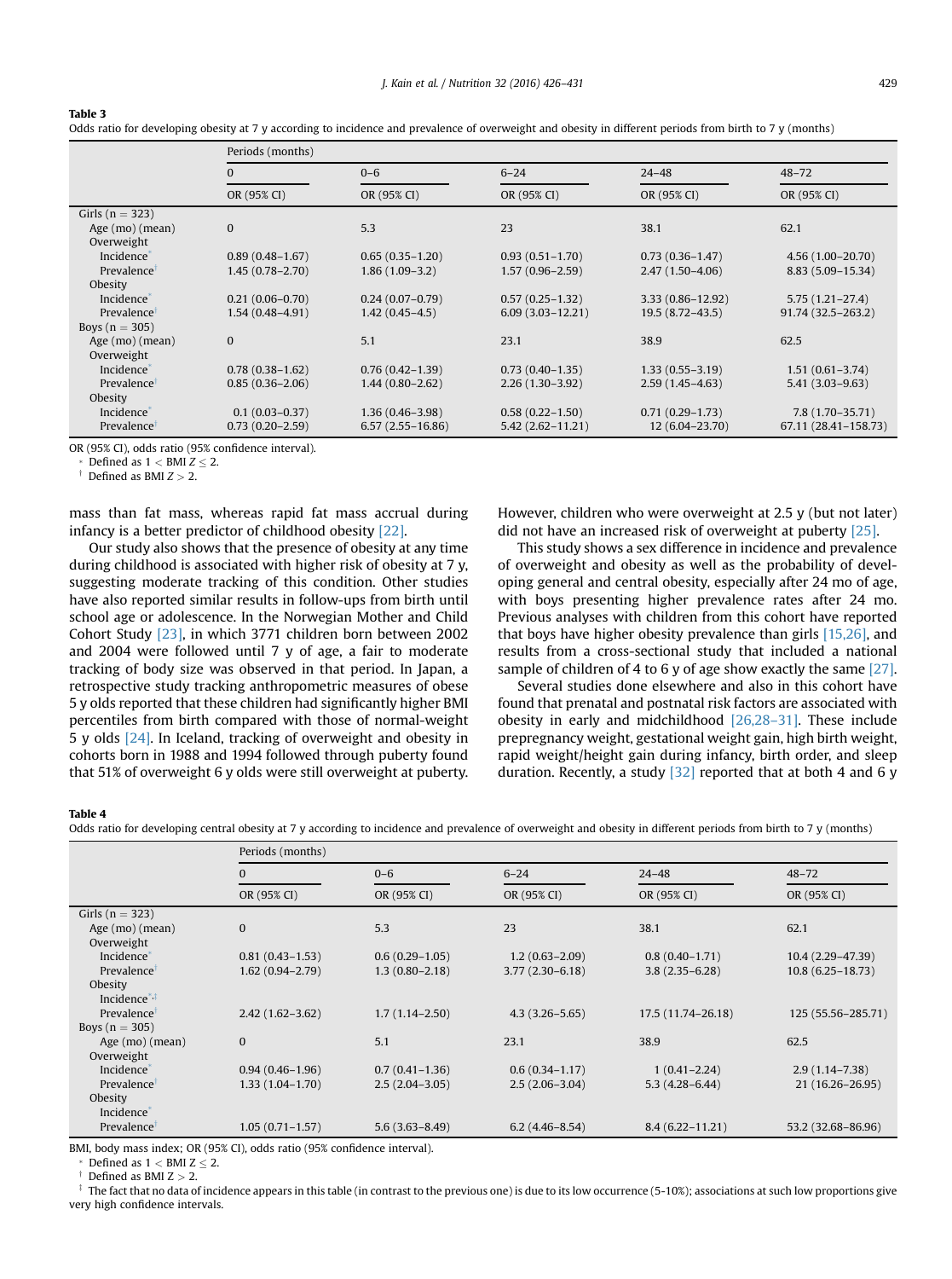<span id="page-4-0"></span>there were positive associations between early risk factors and degree of obesity in midchildhood. A recent article that summarized meta-analyses and systematic reviews regarding the associations between nutrition in pregnancy, infant feeding practices, and later obesity concluded that in developing countries rapid weight gain early in life is associated with height, BMI, and fat-free mass, but not fat mass [\[31\].](#page-5-0) Although those studies were done in developing countries, the children included were from a lower socioeconomic condition than those considered in the present study. Our results are similar to those found by the same authors in developed countries, which show that rapid weight gain during infancy is associated not only with height and BMI, but also with fat mass.

Regarding the presence of overweight (BMI Z score >1) in the early years, our study shows that in all periods this condition was associated with increased risk of obesity. Similar results were obtained from a recent longitudinal study that evaluated the annual and cumulative IOB among 7738 U.S. children who attended kindergarten in 1998 and were followed over 9 y. The authors found that almost 50% of the children who became obese during that period were overweight already in kindergarten, implying that the increase in IOW probably occurred before 5 y of age  $[33]$ . Conversely, the risk of central obesity emerged only when overweight was present after infancy; this suggests that, only at preschool or school age, moderate excess weight would be associated with later metabolic abnormalities as was reported a decade ago [\[34\]](#page-5-0) with evidence that adiposity after 2 y would be more detrimental for future metabolic risks. These results have practical implications with respect to the clinical management of overweight children, suggesting that more conservative approaches could be taken before 2 y of age. For example, the American Academy of Pediatrics [\[35\]](#page-5-0) recommends targeting obesity starting at birth, and also recommends that clinicians encourage families to make positive changes in obesity risk behaviors if the child is at increased risk of obesity, such as being overweight with risk factors such as obese parents, or mothers with diabetes or other chronic diseases.

Our study also suggests that all periods after birth in which children present excess weight are relevant in terms of defining future obesity and central obesity risks. It has been proposed that infancy and the period of adiposity rebound (preschool years) would be particularly relevant for defining future obesity risk. However, consistent with our findings, Baird et al. [5] concluded in their review that there was no evidence to suggest that rapid growth during a particular interval between 0 and 2 y was more strongly associated with subsequent obesity. A recent publication [\[36\]](#page-5-0) confirmed this finding in a sample of Australian children, concluding that there are no critical periods before 9 y, and as stated by Gardner et al.  $[10]$ , weight gained by 5 y of age is closely associated to weight at 9 y.

The strengths of this study include that the analyses are based on a medium-sized cohort of children with repeated measurements from birth, and sex-specific incidence and prevalence of overweight and obesity in each period. Also, we differentiated the probability of developing general from central obesity, which is a better predictor of adiposity and thus metabolic syndrome.

There are, however, some limitations to be noted. WC was assessed from 4 y onward; thus, changes in central obesity prevalence between birth and 4 y could not be evaluated. The age of the children within each period was not the same for all, because of the classification of anthropometric measurements into periods by whichever was closest to the upper limit of the specific period. The SD for that measurement varied by period, from a very small one (0.4 to 0.6 mo) in the first period to 4.8 to

5.2 mo in the last period. Although this difference can conceal differences between subjects, the use of Z scores, which standardize by age and sex in all comparisons, allows us to assume that error is randomly distributed within categories and therefore no systematic bias can be expected.

# Conclusions

Among Chilean children from middle-low-income and lowincome households, most of the new cases of obesity/overweight are found in infants. Moreover, we found that children who are obese in any period postnatal and those who are overweight, after birth, but particularly after infancy, have an increased risk of being obese or centrally obese at 7 y, indicating tracking of these conditions. We did not find evidence that there are critical periods in early life for developing obesity/central obesity; however, our data did suggest that efforts should be directed towards the prevention of excessive weight gain from birth.

### Acknowledgments

This work was supported by grants from the Chilean National Council on Science and Technology (FONDECYT Grants 1090252 and 1100206). We thank all the study personnel, particularly Daniela Gonzalez, for field work coordination; we are also indebted to all the participants of the Growth and Obesity Chilean Cohort Study who continue supporting our work.

Conflict of interest: The authors declare that they have no conflict of interest.

Authors' contribution: The study was conceived and designed by J.K., C.C., and M.M. Data were analyzed by M.M. and C.C. M.C. and R.U. read, revised and corrected all the drafts.

## References

- [1] [Jacoby E, Grajeda R, Contreras A, Hospedales J. The epidemic of childhood](http://refhub.elsevier.com/S0899-9007(15)00412-8/sref1) [obesity in the Americas must be stopped: governmental and PAHO lead](http://refhub.elsevier.com/S0899-9007(15)00412-8/sref1)[ership are crucial. Int J Obes Suppl 2013;3:S15](http://refhub.elsevier.com/S0899-9007(15)00412-8/sref1)–7.
- [2] Junta Nacional de Auxilio Escolar y Beca, Santiago. 2014. Available at: [http://www.junaeb.cl/.](http://www.junaeb.cl/) Accessed April, 2015.
- [3] [The Organisation for Economic Co-operation and Development. Obesity](http://refhub.elsevier.com/S0899-9007(15)00412-8/sref3) [update 2014. Paris: OECD; 2014](http://refhub.elsevier.com/S0899-9007(15)00412-8/sref3).
- [4] [Dietz WH. Critical periods in childhood for the development of obesity. Am](http://refhub.elsevier.com/S0899-9007(15)00412-8/sref4) [J Clin Nutr 1994;59:955](http://refhub.elsevier.com/S0899-9007(15)00412-8/sref4)–9.
- [5] [Baird J, Fisher D, Lucas P, Kleijnen J, Roberts H, Law C. Being big or growing](http://refhub.elsevier.com/S0899-9007(15)00412-8/sref5) [fast: systematic review of size and growth in infancy and later obesity. BMJ](http://refhub.elsevier.com/S0899-9007(15)00412-8/sref5) [2005;331:929.](http://refhub.elsevier.com/S0899-9007(15)00412-8/sref5)
- [6] [Dennison BA, Edmunds LS, Stratton HH, Pruzek RM. Rapid infant weight](http://refhub.elsevier.com/S0899-9007(15)00412-8/sref6)
- [gain predicts childhood overweight. Obesity \(Silver Spring\) 2006;14:491](http://refhub.elsevier.com/S0899-9007(15)00412-8/sref6)–9. [7] Gillman MW. The fi[rst months of life: a critical period for development of](http://refhub.elsevier.com/S0899-9007(15)00412-8/sref7)
- [obesity. Am J Clin Nutr 2008;87:1587](http://refhub.elsevier.com/S0899-9007(15)00412-8/sref7)–9. [8] [Stettler N, Zemel BS, Kumanyika S, Stallings VA. Infant weight gain and](http://refhub.elsevier.com/S0899-9007(15)00412-8/sref8) [childhood overweight status in a multicenter, cohort study. Pediatrics](http://refhub.elsevier.com/S0899-9007(15)00412-8/sref8)
- [2002;109:194](http://refhub.elsevier.com/S0899-9007(15)00412-8/sref8)–9. [9] [Taveras EM, Rifas-Shiman SL, Belfort MB, Kleinman KP, Oken E,](http://refhub.elsevier.com/S0899-9007(15)00412-8/sref9) Gillman MW. Weight status in the fi[rst 6 months of life and obesity at 3](http://refhub.elsevier.com/S0899-9007(15)00412-8/sref9) [years of age. Pediatrics 2009;123:1177](http://refhub.elsevier.com/S0899-9007(15)00412-8/sref9)–83.
- [10] [Gardner DS, Hosking J, Metcalf BS, Jeffery AN, Voss LD, Wilkin TJ. Contri](http://refhub.elsevier.com/S0899-9007(15)00412-8/sref10)[bution of early weight gain to childhood overweight and metabolic health:](http://refhub.elsevier.com/S0899-9007(15)00412-8/sref10) [a longitudinal study \(EarlyBird 36\). Pediatrics 2009;123:e67](http://refhub.elsevier.com/S0899-9007(15)00412-8/sref10)–73.
- [11] [Hughes AR, Sherriff A, Lawlor DA, Ness AR, Reilly JJ. Incidence of obesity](http://refhub.elsevier.com/S0899-9007(15)00412-8/sref11) [during childhood and adolescence in a large contemporary cohort. Prev](http://refhub.elsevier.com/S0899-9007(15)00412-8/sref11) [Med 2011;52:300](http://refhub.elsevier.com/S0899-9007(15)00412-8/sref11)–4.
- [12] [Kain J, Corvalan C, Lera L, Galvan M, Uauy R. Accelerated growth in early life](http://refhub.elsevier.com/S0899-9007(15)00412-8/sref12) [and obesity in preschool Chilean children. Obesity \(Silver Spring\)](http://refhub.elsevier.com/S0899-9007(15)00412-8/sref12) [2009;17:1603](http://refhub.elsevier.com/S0899-9007(15)00412-8/sref12)–8.
- [13] [Kain J, Corval](http://refhub.elsevier.com/S0899-9007(15)00412-8/sref13)á[n C, Lera L, Galv](http://refhub.elsevier.com/S0899-9007(15)00412-8/sref13)á[n M, Weisstaub G, Uauy R. Asociaci](http://refhub.elsevier.com/S0899-9007(15)00412-8/sref13)ón entre [el](http://refhub.elsevier.com/S0899-9007(15)00412-8/sref13) índice de masa corporal y la talla desde el nacimiento hasta los 5 años en [preescolares chilenos. Rev Med Chil 2011;139:606](http://refhub.elsevier.com/S0899-9007(15)00412-8/sref13)–12.
- [14] [Corval](http://refhub.elsevier.com/S0899-9007(15)00412-8/sref14)á[n C, Uauy R, Kain J, Martorell R. Obesity indicators and](http://refhub.elsevier.com/S0899-9007(15)00412-8/sref14) [cardiometabolic status in 4-y-old children. Am J Clin Nutr 2010;91:166](http://refhub.elsevier.com/S0899-9007(15)00412-8/sref14)–74.